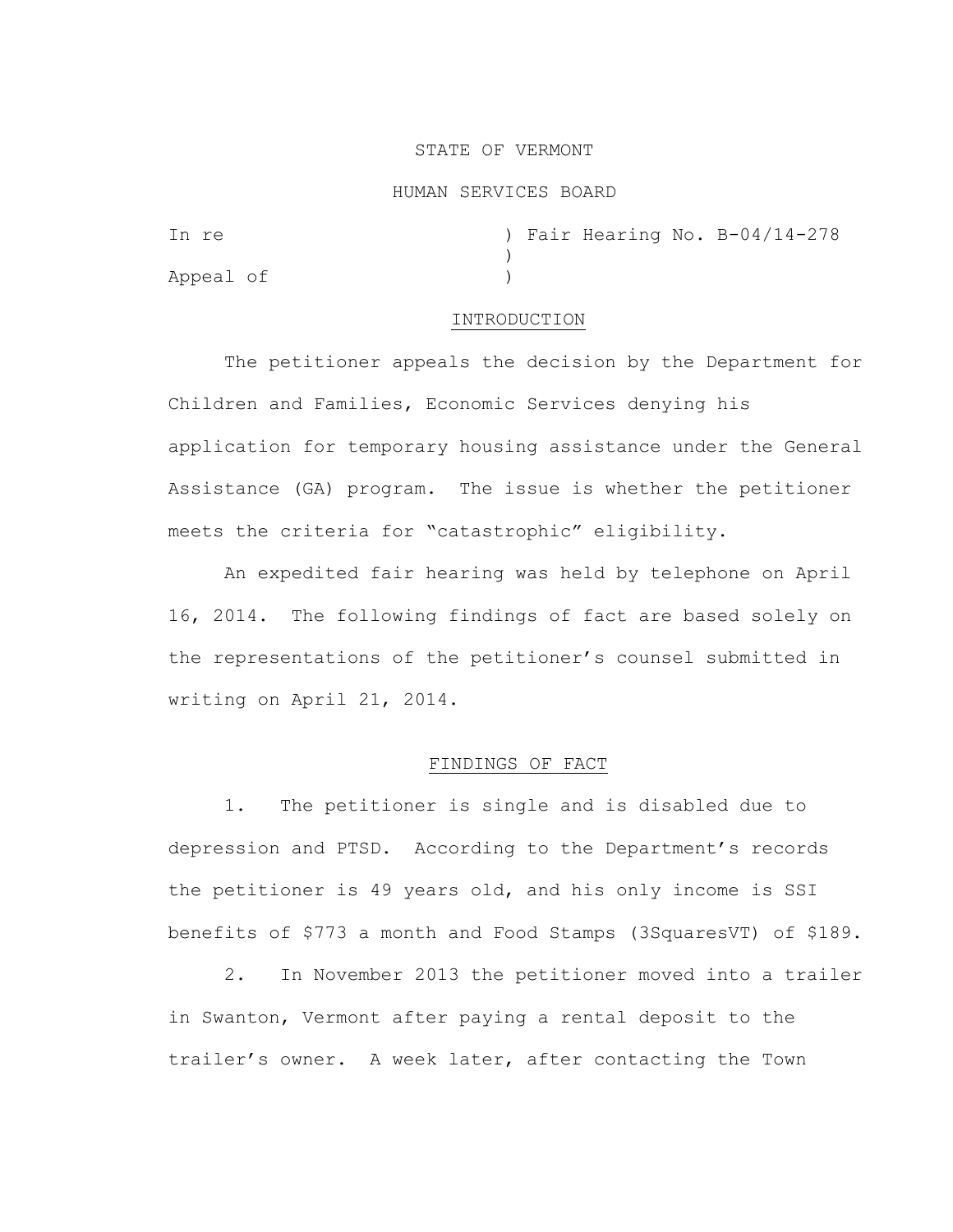Health Officer, the petitioner moved out of the trailer because there was no water and the toilets did not work. The petitioner moved into a motel, and sometime thereafter the Department found him eligible for GA based on his having been "constructively evicted" from his last rental housing.

3. On February 1, 2014 the petitioner went to Missouri to try to reunite with his adult daughter. In Missouri he rented a motel room for a week, then he moved in with his daughter, who was living with friends. When his daughter lost her housing he moved into a shelter.

4. On April 1, 2014 the petitioner called the Department to report that he had moved to Missouri, and he requested the Department to "close out" his Vermont benefits (Food Stamps and Medicaid).

6. Shortly thereafter, the petitioner's relationship with his daughter deteriorated (allegedly due to her continuing drug use). On April 7, he returned to Vermont. He had been living in the shelter in Missouri for the previous three weeks.

7. On April 11, 2014 the petitioner applied for GA for temporary housing. The Department denied his application, and in an oral ruling following the expedited hearing held on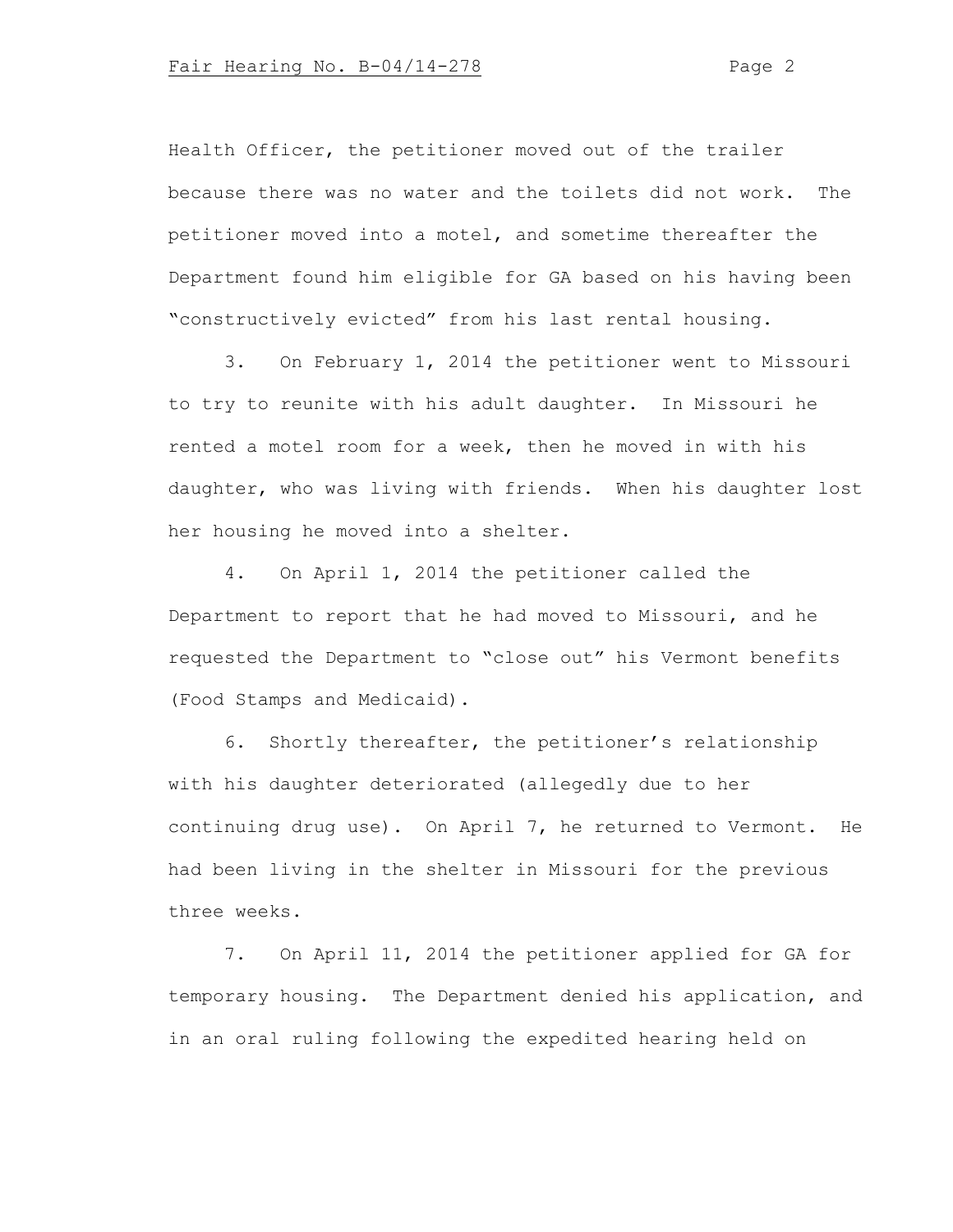April 16, 2014, the hearing officer affirmed the Department's decision.

8. There is no claim or indication either that the shelter in Missouri did not constitute suitable temporary housing for the petitioner or that the petitioner could not have remained indefinitely at that shelter, and would not have been eligible for federal benefits--SSI, Food Stamps and Medicaid--through that state.

9. Although the petitioner claims to be a lifelong Vermont resident, under the circumstances (i.e., a lack of housing) it cannot be found that the petitioner had a compelling reason to leave Missouri and return to Vermont on April 7, 2014.

## ORDER

The Department's decision to deny the petitioner GA temporary housing assistance is affirmed.

# REASONS

The General Assistance program provides a safety net in limited situations provided that funds are available. 33 V.S.A. § 2103. Under the regulations, temporary housing assistance up to a maximum of 84 days is available only to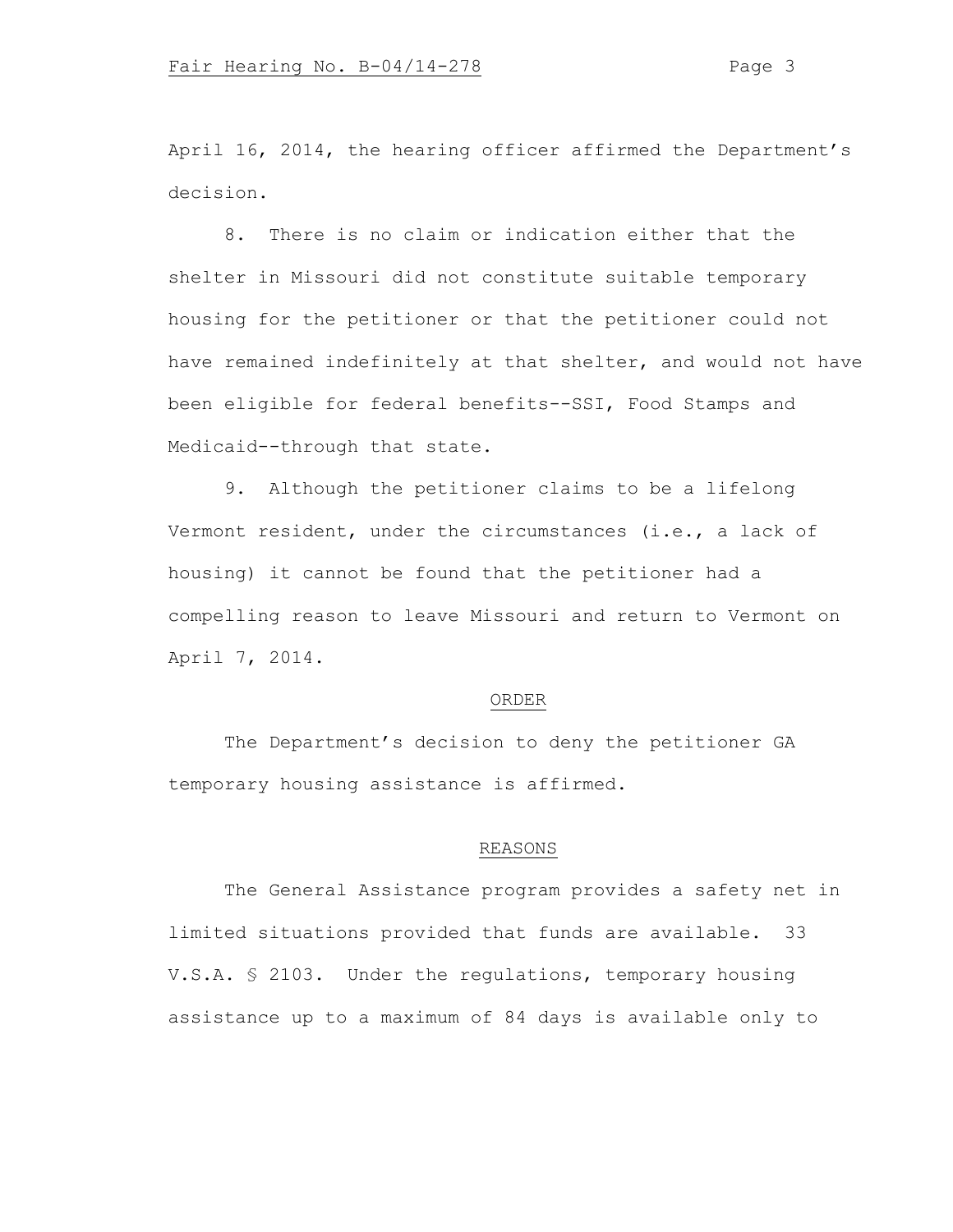those who meet the criteria for "catastrophic" eligibility.

W.A.M. § 2620 provides in part:

Applicants with an emergency need attributable to a catastrophic situation (rule 2621) may qualify for GA to address that need. . .

To qualify for such assistance, applicants must meet all of the following eligibility criteria:

A. They must have an emergency need attributable to a catastrophic situation, as defined in rule 2621.

B. They must have exhausted all available income and resources.

C. They must explore and pursue or have explored and pursued all alternatives for addressing the need, such as family, credit or loans, private or community resources, and private or government-sponsored health insurance. . .

"Catastrophic Situation" as defined at W.A.M. § 2621(D)

includes the following:

A court ordered or constructive eviction, as defined at rule 2622, due to circumstances over which the applicant had no control.

Temporary housing assistance is described in W.A.M. §

2652.2 as follows:

Temporary housing is intended to provide short term shelter (84-day maximum) for applicants who are involuntarily without housing through circumstances they could not reasonably have avoided and for whom permanent housing or alternative arrangements are not immediately available. "Could not reasonably have avoided" is subject to the limitation in rule 2621 (D).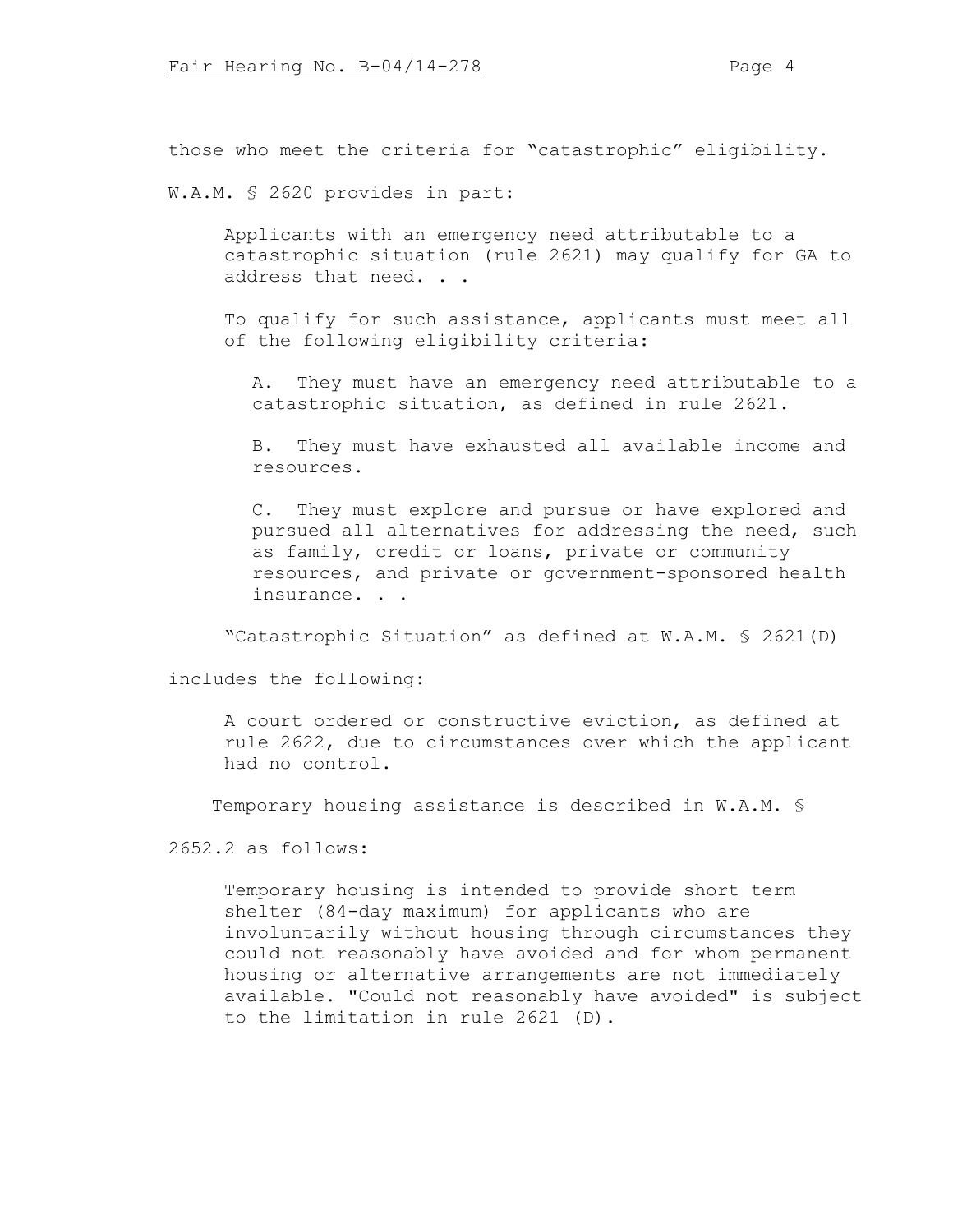The Board has repeatedly noted that an essential underpinning of the above regulations is to determine whether an individual (adult) can be determined to be without fault regarding his or her homelessness. See e.g., Fair Hearing Nos. B-10/12-635 and M-03/12-163. In this case, there is no dispute that the petitioner, when he first applied for GA in November 2013, had been "constructively evicted" from his trailer in Swanton within the meaning of Rules 2620-2622 (*supra*). The issues are whether in April 2014 the petitioner "involuntarily" left suitable "alternative" housing at the shelter in Missouri and moved back to Vermont due to "circumstances (he) could not reasonably have avoided", within the meaning of Rule 2652.2, *supra*.

The petitioner argues that he should not be "penalized" for having moved to Missouri for two months, and that in applying the above regulations the Department must look instead only to his last "permanent" housing, i.e. the trailer in Swanton (where he lived for *one week* in November 2013). However, nothing in the facts alleged by the petitioner demonstrate that his leaving the shelter in Missouri and moving back to Vermont can or should be considered "involuntary". Based on the above facts and circumstances, it cannot be concluded that the Department has not followed